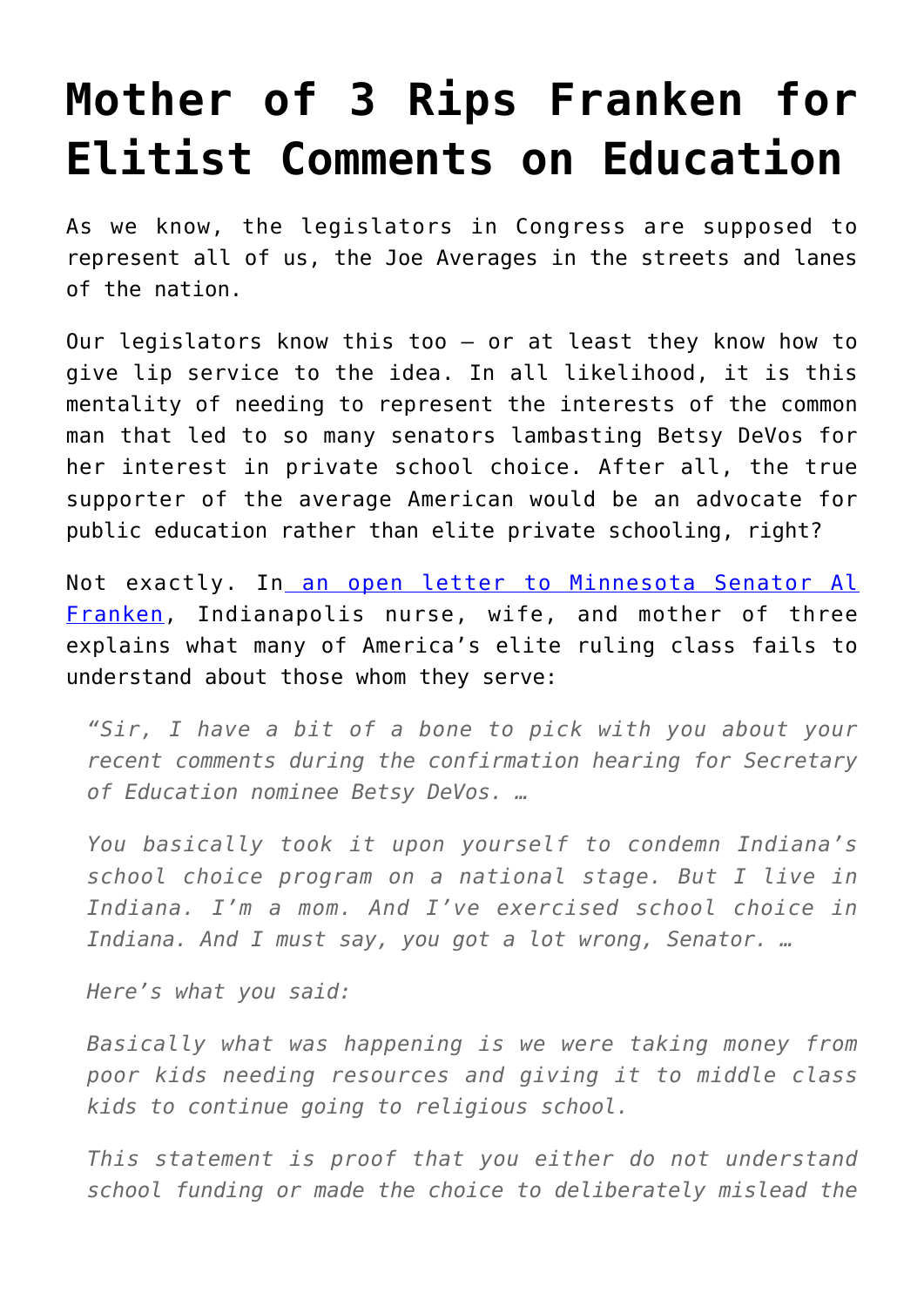*public. If, as you claim, the children are middle class children from the suburbs, then their per pupil dollars would reduce the money at their suburban schools, not the urban schools you claim are losing all the money.* 

*And perhaps even more glaring is that you totally failed to mention that Indiana's poor and minority children have been under-educated for decades. And for generations. This is precisely why school choice came to be in Indiana. I have two children graduating in a little over a year and when they started high school every Indianapolis Public school had a D or F rating.*

*Would you, Mr. Franken, put your child in a school with a D or F rating? Would you expect your friends or Senate colleagues to put their children in a school with a D or F rating?*

*We all know the answer, sir, because your children attended a school that costs more than \$40,000 per year, a school known for educating celebrities and the children of royalty. Literally, people who wear crowns on their heads."* 

Ms. Kirk goes on to explain that she would be perfectly fine with sending her own children to public schools – if they weren't so bad. But because they are in rough shape, she insists that it is complete hypocrisy on Senator Franken's part to say that he cares about average, hard-working, and minority families like her own, while simultaneously denying them the opportunity at a decent education like the one his own children receive:

*"Sir, we need you to fix the problem, not lecture us from your high perch about how you don't agree with us being allowed to have options."*

Does Ms. Kirk have a point? Is it an injustice to continually